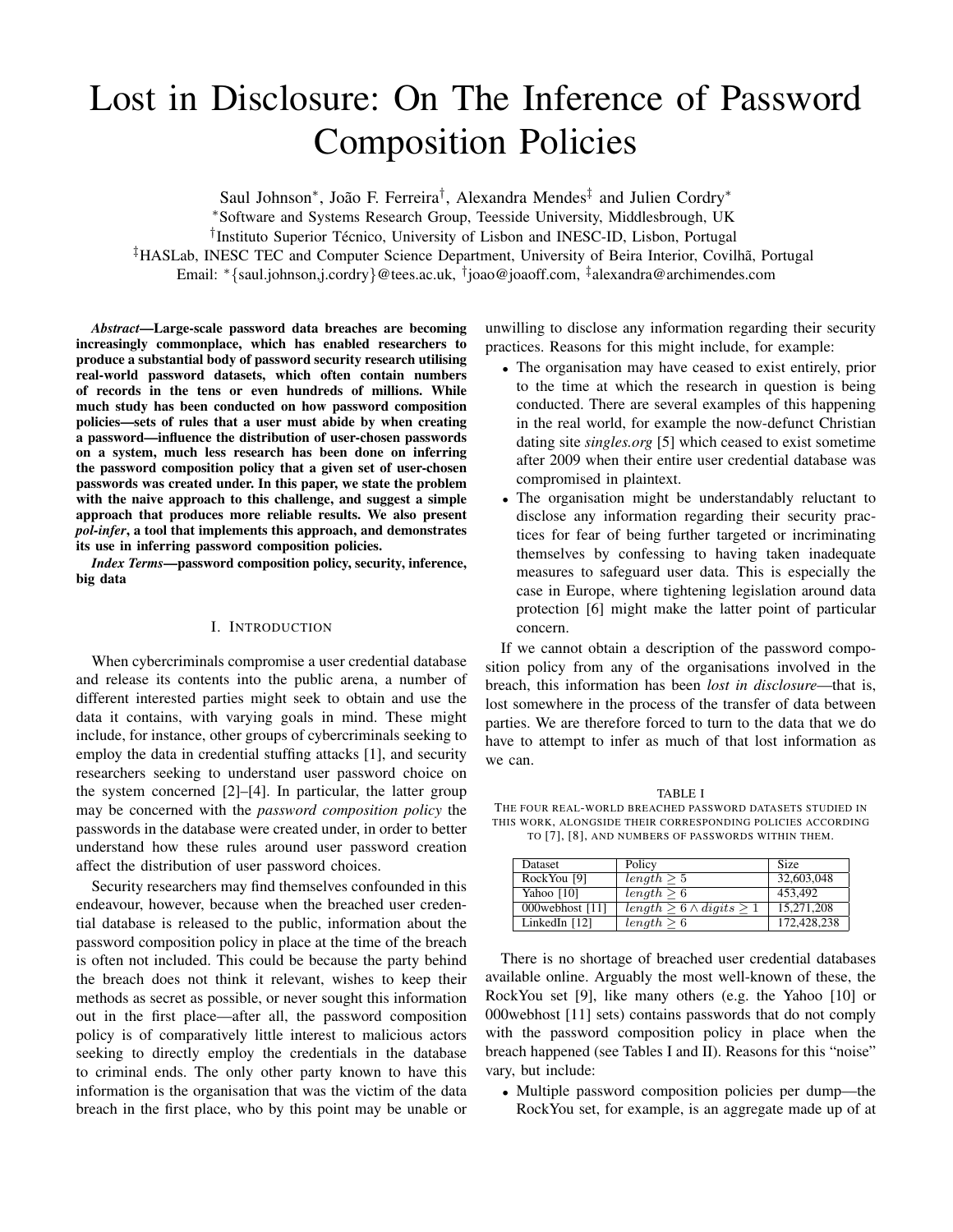least two tables: one containing passwords to the main web application and one containing passwords used to log in to "partner services" (e.g. MySpace) which may enforce different policies [9]. Passwords created under old policies may also be present. RockYou, for instance, changed their policy after their data breach in 2009 from minimum 5 characters in length [7] to a stronger policy [8], [13]. In this case, our methodology gives the password composition policy that the majority of passwords were created under, though there is scope for improving upon this in future work (see Section VI).

- Formatting errors—when the raw data is being processed by the exfiltrating party, errors may be introduced if their data processing scripts are not robust. For example, passwords containing spaces may be read as two separate data points.
- Intentional padding—if cybercriminals initially offer the data for sale, the price that they are capable of obtaining is often contingent on the number of records it contains. It is therefore possible that the dataset may be intentionally padded with extra records, some of which might contain non-compliant passwords.

TABLE II A BREAKDOWN OF THE NUMBER OF COMPLIANT AND NON-COMPLIANT PASSWORDS PRESENT IN EACH DATASET LISTED IN TABLE I, ACCORDING TO [7], [8].

| <b>Dataset</b>  | Compliant | Non-compliant  |
|-----------------|-----------|----------------|
| RockYou [9]     | 32524461  | 78587 (0.24%)  |
| Yahoo [10]      | 444942    | 8550 (1.89%)   |
| 000webhost [11] | 14936872  | 334336 (2.19%) |
| LinkedIn [12]   | 172409689 | 18549 (0.01%)  |

With "noisy" data like this, we cannot, for example, simply check for the shortest password in the database to determine the minimum password length constraint specified by the policy. In fact, the authors of one published work [14] mention in their publication that the presence of "non-password artifacts" in the RockYou dataset factored in to their choice of research methods, at least in part due to the difficulty of filtering these out. This motivates us to search for a simple, easy-toimplement method to attempt to infer password composition policy rules from a password dataset, which would make filtering out at least some of these artifacts trivial. The remainder of this work outlines an alternative approach that we have found success with.

*a) Contribution:* We make the following concrete contributions in this work: (i) for the first time, we draw attention to the problem of "noise" in publicly-available breached password datasets in the form of passwords that do not comply with the password composition policy in place when the breach occurred (ii) we suggest an easy-to-implement approach to filtering out this noise by converting the problem to one of outlier detection, without consulting any organisation involved in the breach (iii) we make *pol-infer* [15] available<sup>1</sup>,

<sup>1</sup>Available for download at: https://sr-lab.github.io/pol-infer/

the tool used to produce the data and visualisations in our results (Section IV and Section V).

*b) Outline:* We have introduced and motivated the work in this Section I. We describe related work in Section II. In Section III we describe our approach in detail, showing the results we are able to obtain from the four password datasets shown in Table II in Section IV. In Section V we apply our methodology to datasets created to simulate both intentional padding and processing with error-prone data processing scripts. We conclude in Section VI, discussing the limitations of our approach and potential future work.

## II. RELATED WORK

We are not aware of any existing published work that explores the automation of password composition policy inference from large datasets. Previous research has involved determining the password composition policies used by active services. A study by Florêncio and Herley [13] gathered password composition policy information by creating an account on the service, where possible, and performing web searches otherwise. This study was later replicated by Mayer et al. in [8]. In [7], Golla and Dürmuth make extensive use of password data dumps where the password composition policy is known.

### III. METHODOLOGY

Our approach is applicable to any numerically-typed password attribute  $\alpha$  which is a function of type  $P$  assword  $\rightarrow \mathbb{N}$ which extracts some password property (e.g. length). By default, *pol-infer* supports the password attributes in Table III, sufficient to capture the policies used in the study by Shay et al. [16] with the exception of the dictionary check on the *comprehensive8* policy, which cannot be expressed as an attribute of this type.

TABLE III PASSWORD ATTRIBUTES USABLE WITH *pol-infer* BY DEFAULT. ANY ATTRIBUTE APPEARING THE TABLE BELOW CAN BE USED BY THE TOOL TO INFER PASSWORD COMPOSITION POLICIES.

| Attribute $(\alpha)$ | Description                                   |
|----------------------|-----------------------------------------------|
| length               | The number of characters in the password      |
|                      | (i.e. its length).                            |
| words                | The number of words in the password. We       |
|                      | define "words" in the same way as in $[16]$ — |
|                      | as "letter sequences separated by a nonletter |
|                      | sequence".                                    |
| lowers               | The number of lowercase letters in the pass-  |
|                      | word.                                         |
| uppers               | The number of uppercase letters in the pass-  |
|                      | word.                                         |
| digits               | The number of digits in the password.         |
| symbols              | The number of non-alphanumeric characters     |
|                      | in the password.                              |
| classes              | The number of character classes in the pass-  |
|                      | word. We recognise four character classes     |
|                      | in the popular LUDS scheme—lowercase,         |
|                      | uppercase, digits and symbols.                |

For instance, let us suppose we wish to infer the minimum length constraint specified by the policy that the 000webhost set [11] was created under (that is,  $\alpha = length$ ). In this case, previous research [7] has established that the answer is 6, and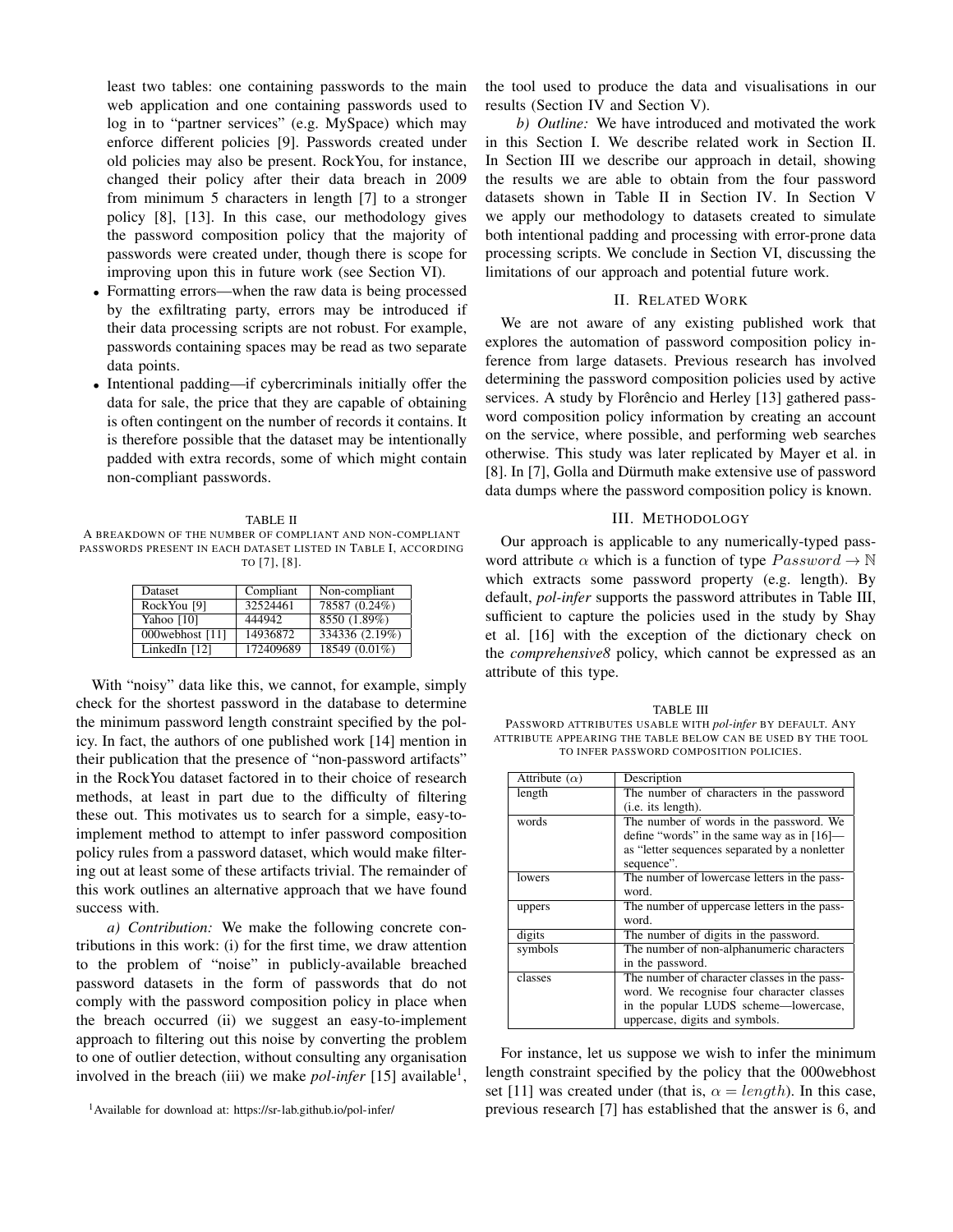yet the data in Table IV would seem to contradict this—there are passwords shorter than this present in the data.

TABLE IV FREQUENCIES  $f(l)$  OF PASSWORDS OF DIFFERENT LENGTHS  $l$  in the 000WEBHOST SET [11], ALONGSIDE THEIR CUMULATIVE FREQUENCIES  $cum(l)$  and the multiplier  $mult(l)$  required to reach the CUMULATIVE FREQUENCY OF THE NEXT LENGTH  $cum(l + 1)$ .

|                          | f(l)    | cum(l)  | mult(l) |
|--------------------------|---------|---------|---------|
|                          | 306     | 306     | 6.03    |
| 2                        | 1540    | 1846    | 1.42    |
| $\overline{\mathcal{E}}$ | 775     | 2621    | 1.47    |
| 4                        | 1221    | 3842    | 1.66    |
| $\overline{\phantom{0}}$ | 2456    | 6388    | 137.23  |
| 6                        | 870209  | 876597  | 2.38    |
|                          | 1208092 | 2084689 |         |

It is readily apparent how the data in Table IV may be used to determine the minimum length constraint in the 000webhost policy. By observing the outlying value of 137.23 in the  $mult(l)$  column, we can see that we now have an outlier detection problem. In Table IV, for every length l:

$$
mult(l) = \frac{cum(l+1)}{cum(l)}
$$

We can infer the minimum password length enforced by the password composition policy under which this data was created by looking for the outlying "sudden increase" in  $f(l)$ , taking  $l + 1$  where:

$$
mult(l) = max(\{mult(m)|m \in \mathbb{N}\})
$$

For the 000webhost data, this gives us the correct answer 6. By examining the number of digits in a password, as opposed to password length (that is to say  $\alpha = \text{digits}$ ), we are also able to determine that the 000webhost policy demands that passwords contain at least one digit (see Section IV).

By setting a lower threshold on  $mult(\alpha)$  we are able to specify a cutoff point  $c$  below which we assume there is no constraint in place on the attribute  $\alpha$  in question. For  $\alpha \in \{length, digits, uppers\}$ , we have found success using a value of 2 as this threshold (i.e.  $c = 2$ ). For example, consider that the 000webhost policy does not demand that any uppercase letters be present in passwords.

TABLE V FREQUENCIES  $f(u)$ , CUMULATIVE FREQUENCIES  $cum(u)$  AND MULTIPLIERS  $mult(u)$  OF PASSWORDS CONTAINING DIFFERENT NUMBERS OF UPPERCASE LETTERS  $u$  IN THE 000WEBHOST SET [11].

| $\overline{u}$ | f(u)     | cum(u)   | mult(u) |
|----------------|----------|----------|---------|
| $\theta$       | 12366006 | 12366006 | 1.08    |
| 1              | 1049727  | 13415733 | 1.02    |
| $\overline{2}$ | 315637   | 13731370 | 1.02    |
| 3              | 267042   | 13998412 | 1.02    |
| $\overline{4}$ | 260061   | 14258473 | 1.02    |
| 5              | 241305   | 14499778 | 1.02    |
| 6              | 220202   | 14719980 | 1.01    |
| 7              | 187806   | 14907786 |         |

As no value in Table V is outlying above the default cutoff point of 2, we conclude that there was likely no constraint on minimum number of uppercase letters present in the password policy when the dataset was created.

## IV. RESULTS: REAL DATA

We present a set of results demonstrating the success of our approach when used to infer minimum password length specified by the policy under which 4 different data sets were created.

- RockYou—breached in plaintext from an online gaming service of the same name circa 2009 [9]. The policy in place at the time enforced a minimum length of 5 characters, with no other constraints [7]. Contains a total of 32,603,048 passwords.
- Yahoo—breached from the Yahoo Voice VoIP service circa 2012 [10]. The policy in place at the time of the breach enforced a minimum length of 6 characters with no other requirements [8]. Contains 453,492 passwords.
- 000 webhost—breached from the web hosting service of the same name circa 2015 [11]. The policy in place at the time of the breach enforced a minimum length of 6 characters, with at least one numeric digit [7]. Contains 15,271,208 passwords.
- LinkedIn—breached from the professional social networking site of the same name circa 2012, the true extent of this breach was uncovered in 2016 as much bigger than was initially made public [12]. Unsalted password hashes in SHA-1 format were extracted, of which  $\approx 98\%$  have since been cracked. It is these cracked passwords we use in this work. The policy in place at the time of the breach enforced a minimum length of 6 characters with no other requirements [8]. Contains 172,428,238 passwords.

The results that follow were produced using *pol-infer* a tool we make available [15] for inferring password composition policies from large datasets using the approach we describe in Section III.

## *A. The RockYou Set (2009)*

Previous research has established that the majority of the RockYou set [9] was created under a policy enforcing minimum length 5 with no other requirements [7].

The outlying point at  $l = 4$  in Figure 1 indicates that the password composition policy that most of the passwords in the set were created under enforces a minimum length of 5. This aligns with existing literature [7].

#### *B. The Yahoo Set (2012)*

Previous research has established that the majority of the Yahoo set [10] was created under a policy enforcing minimum length 6 with no other requirements [8].

The outlying point at  $l = 5$  in Figure 2 indicates that the password composition policy that most of the passwords in the set were created under enforces a minimum length of 6. This aligns with existing literature [8].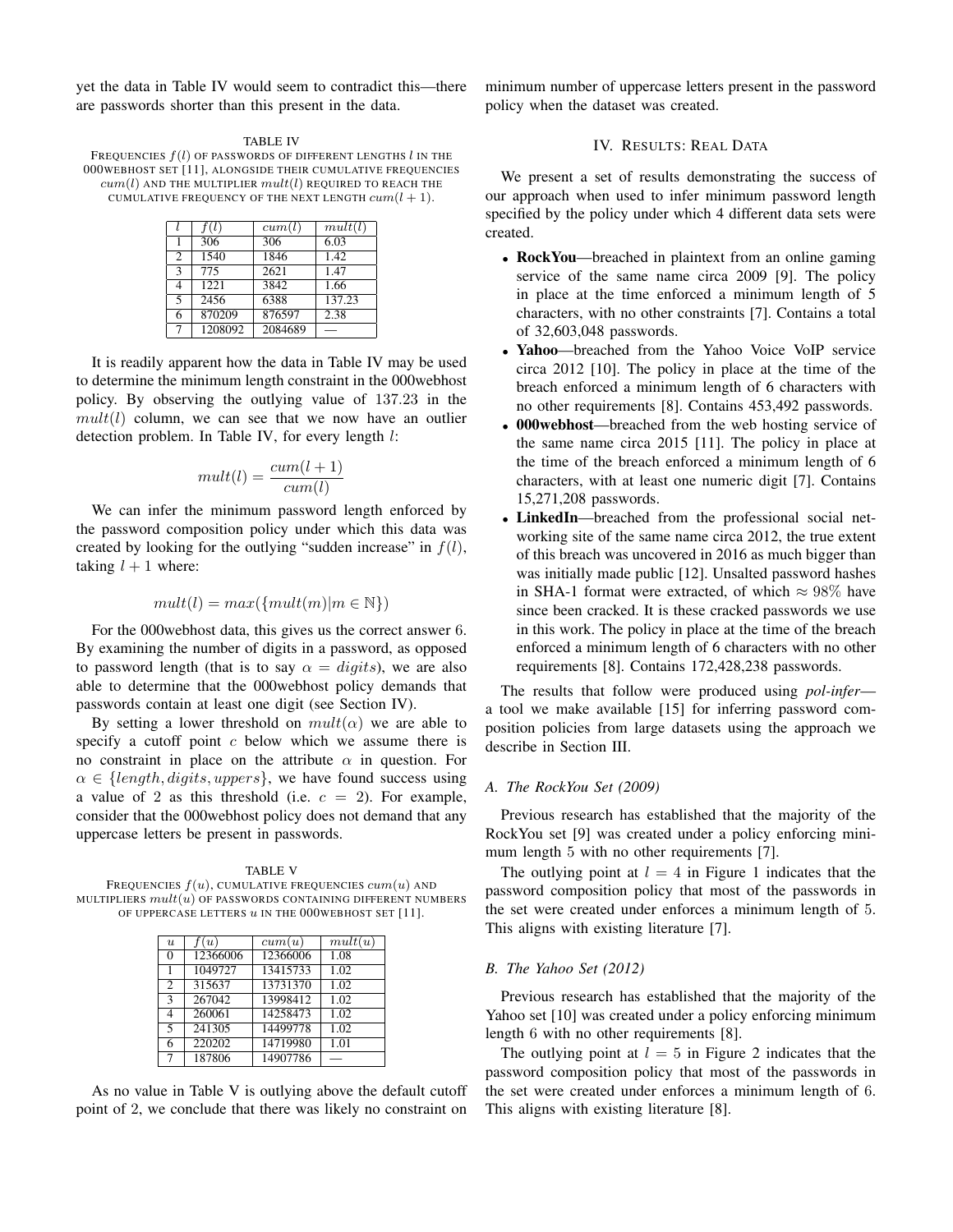

Fig. 1. Passwords of different lengths  $l$  in the RockYou set [9], plotted against  $mult(l).$ 



Fig. 2. Passwords of different lengths  $l$  in the Yahoo set [10], plotted against  $mult(l).$ 

*1) Inferring the Absence of Constraints:* As no points in Figure 3 are present above the default *pol-infer* [15] cutoff point of  $c = 2$ , the tool indicates that there was likely no constraint on minimum number of digits present in the password policy when the Yahoo dataset was created. This aligns with existing literature [8].

#### *C. The 000webhost Set (2015)*

Previous research has established that the majority of the 000webhost set [11] was created under a policy enforcing minimum length 6 with the additional requirement that passwords must contain at least one digit [7].

The outlying point at  $l = 5$  in Figure 4 indicates that the password composition policy that most of the passwords in the set were created under enforces a minimum length of 6. This aligns with existing literature [7].

The outlying point at  $d = 0$  in Figure 5 indicates that the password composition policy that most of the passwords in the set were created under enforces a minimum of 1 digit in passwords.



Fig. 3. Passwords containing different numbers of digits  $d$  in the Yahoo set [10], plotted against  $mult(d)$ .



Fig. 4. Passwords of different lengths  $l$  in the 000webhost set [11], plotted against  $mult(l)$ .

#### *D. The LinkedIn Set (2016)*

Previous research has established that the majority of the LinkedIn set [12] was created under a policy enforcing minimum length 6 with no other requirements [7].

The outlying point at  $l = 5$  in Figure 6 indicates that the password composition policy that most of the passwords in the set were created under enforces a minimum length of 6. This aligns with existing literature [7].

#### V. RESULTS: SYNTHETIC DATA

In order to simulate the effect of some of the circumstances mentioned in Section I that could potentially create noncompliant "noise" in real-world password datasets, we created the following synthetic datasets:

• 2word12 linkedin padded—The LinkedIn dataset [12] filtered according to a 2word12 policy (at least 12 characters long, at least 2 letter sequences separated by a non-letter sequence) to leave 1,511,786 passwords. This has then been combined with the *singles.org* dataset [5] (16,248 passwords), *elitehacker* dataset (1000 passwords), *hak5* dataset [17] (2987 passwords), and *faithwriters* dataset [18] (9709 passwords). This is designed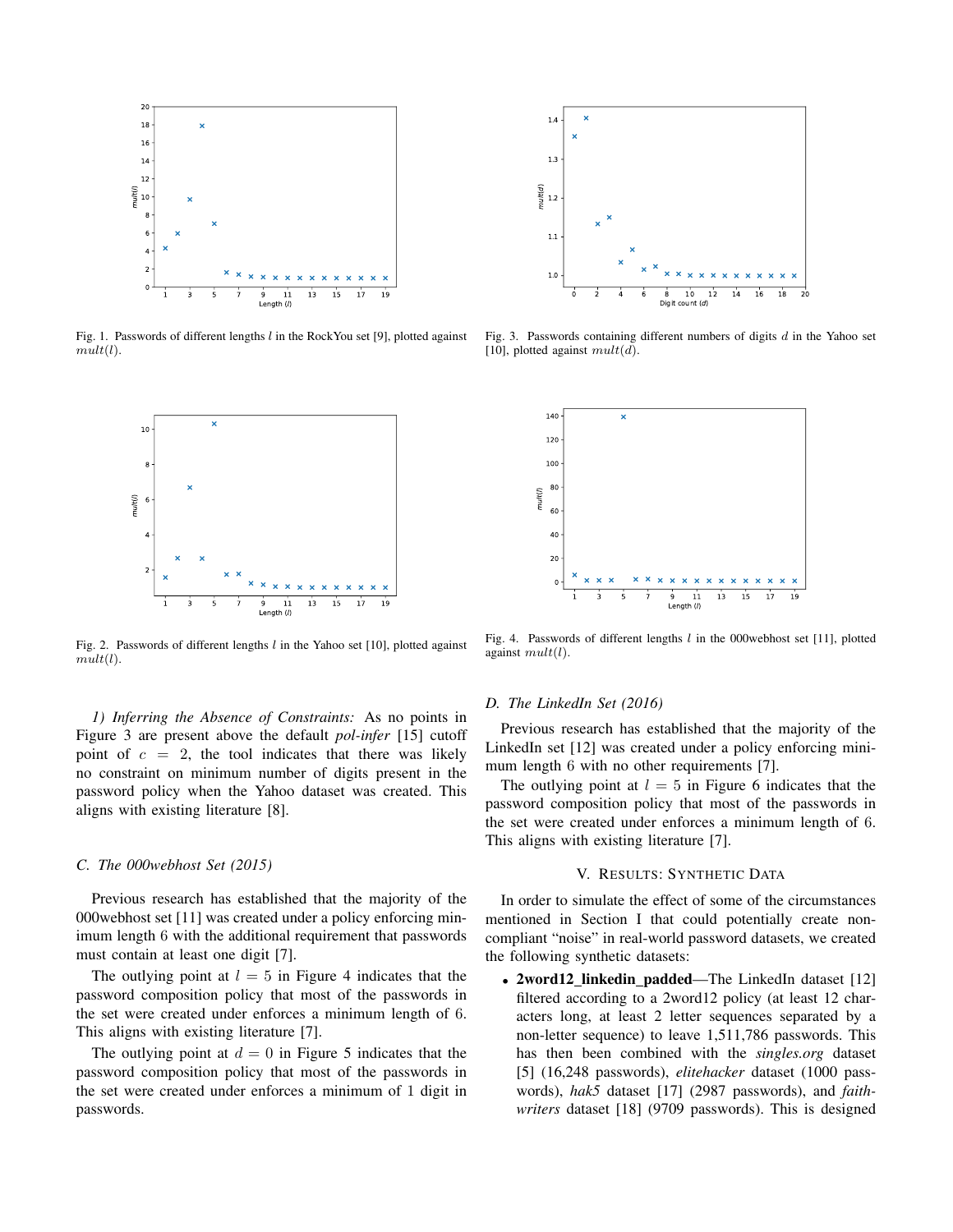

Fig. 5. Passwords containing different numbers of digits  $d$  in the 000 webhost set [11], plotted against  $mult(d)$ .



Fig. 6. Passwords of different lengths  $l$  in the LinkedIn set [12], plotted against  $mult(l)$ .

to simulate intentional padding of a dataset created under one policy with several other smaller datasets in order to increase its resale value.

• 2class8 linkedin errors—The LinkedIn dataset [12] filtered according to 2class8 policy (at least 8 characters long, at least 2 character classes present from lowercase, uppercase, digits and symbols) to leave 65,271,156 passwords. For every password in this dataset containing either a space or a comma, this password has then been split into two or more separate strings along these tokens, leading to the creation of 404,547 additional records. This simulates the type of formatting error that might be introduced by processing scripts after the dataset has been exfiltrated.

#### *A. Intentional Padding*

Figure 7 and Table VI show the use of our methodology to recover the original password composition policy of 2word12 linkedin padded (2word12). The outlying points at  $l = 11$  and  $w = 1$  give us a length and word count of 12 and 2 respectively.



Fig. 7. Passwords of different lengths  $l$  in the 2word12 linkedin padded synthetic dataset, plotted against the multiplier  $mult(l)$  required to reach the cumulative frequency of the next length  $cum(l + 1)$ .

TABLE VI

FREQUENCIES  $f(w)$ , CUMULATIVE FREQUENCIES  $cum(w)$  AND MULTIPLIERS  $mult(w)$  OF PASSWORDS CONTAINING DIFFERENT NUMBERS OF WORDS w IN THE 2WORD12 LINKEDIN PADDED SYNTHETIC DATASET.

| $\overline{w}$ | f(w)    | cum(w)  | mult(w) |
|----------------|---------|---------|---------|
| ∩              | 2500    | 2500    | 11.18   |
|                | 25460   | 27960   | 39.39   |
| C              | 1073513 | 1101473 | 1.17    |
| $\mathcal{R}$  | 190996  | 1292469 | 1.07    |
|                | 89916   | 1382385 |         |

### *B. Formatting Errors*

Figure 8 and Table VII show the use of our methodology to recover the original password composition policy of 2class8\_linkedin\_errors (2class8). The outlying points at  $l = 7$ and  $c = 1$  give us a length and class count of 8 and 2 respectively.



Fig. 8. Passwords of different lengths  $l$  in the 2word12\_linkedin\_errors synthetic dataset, plotted against  $mult(l)$ .

### VI. CONCLUSION

In this work, we have demonstrated a simple, easy-toimplement methodology for inferring the password composition policy under which a password data dump was created